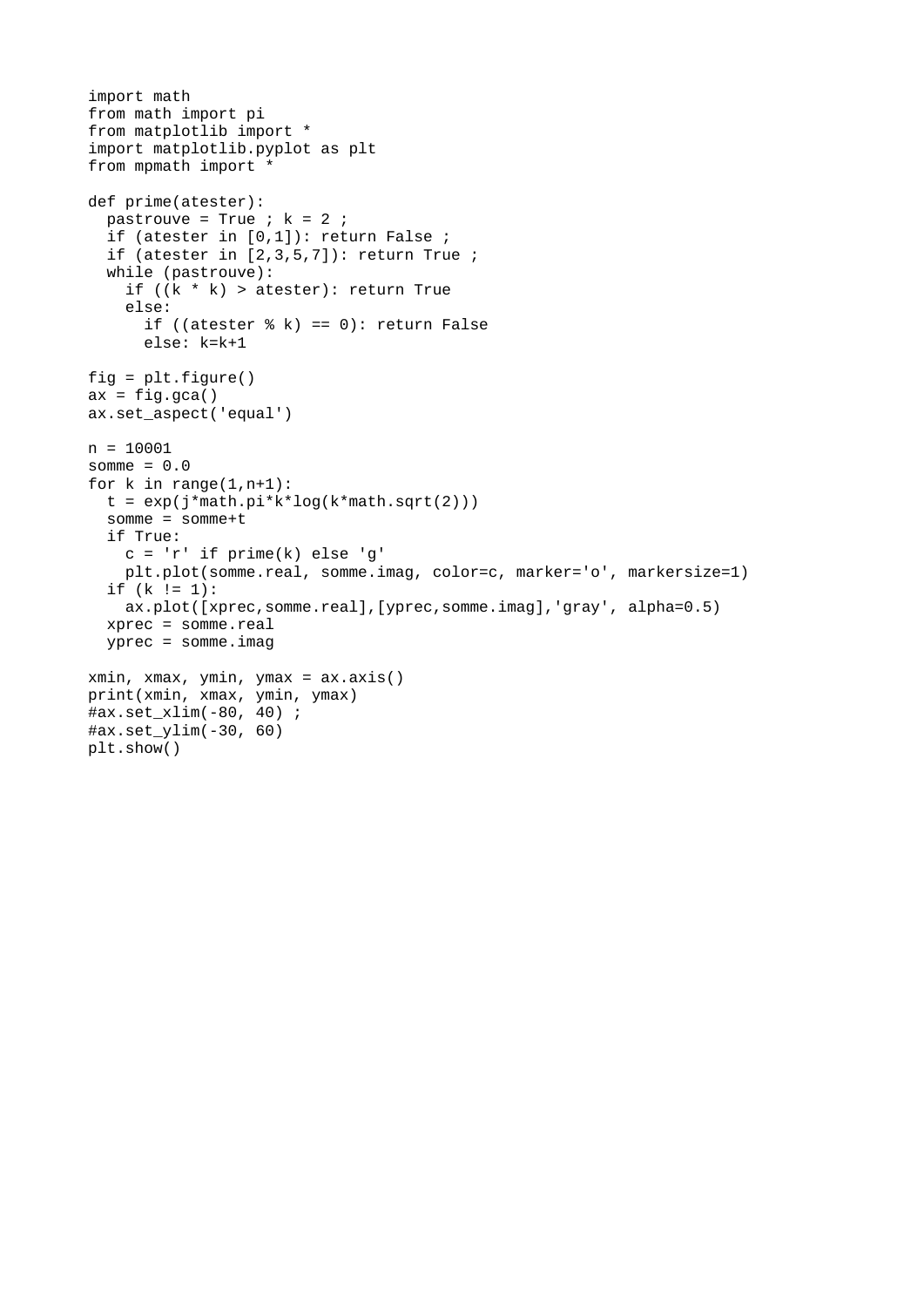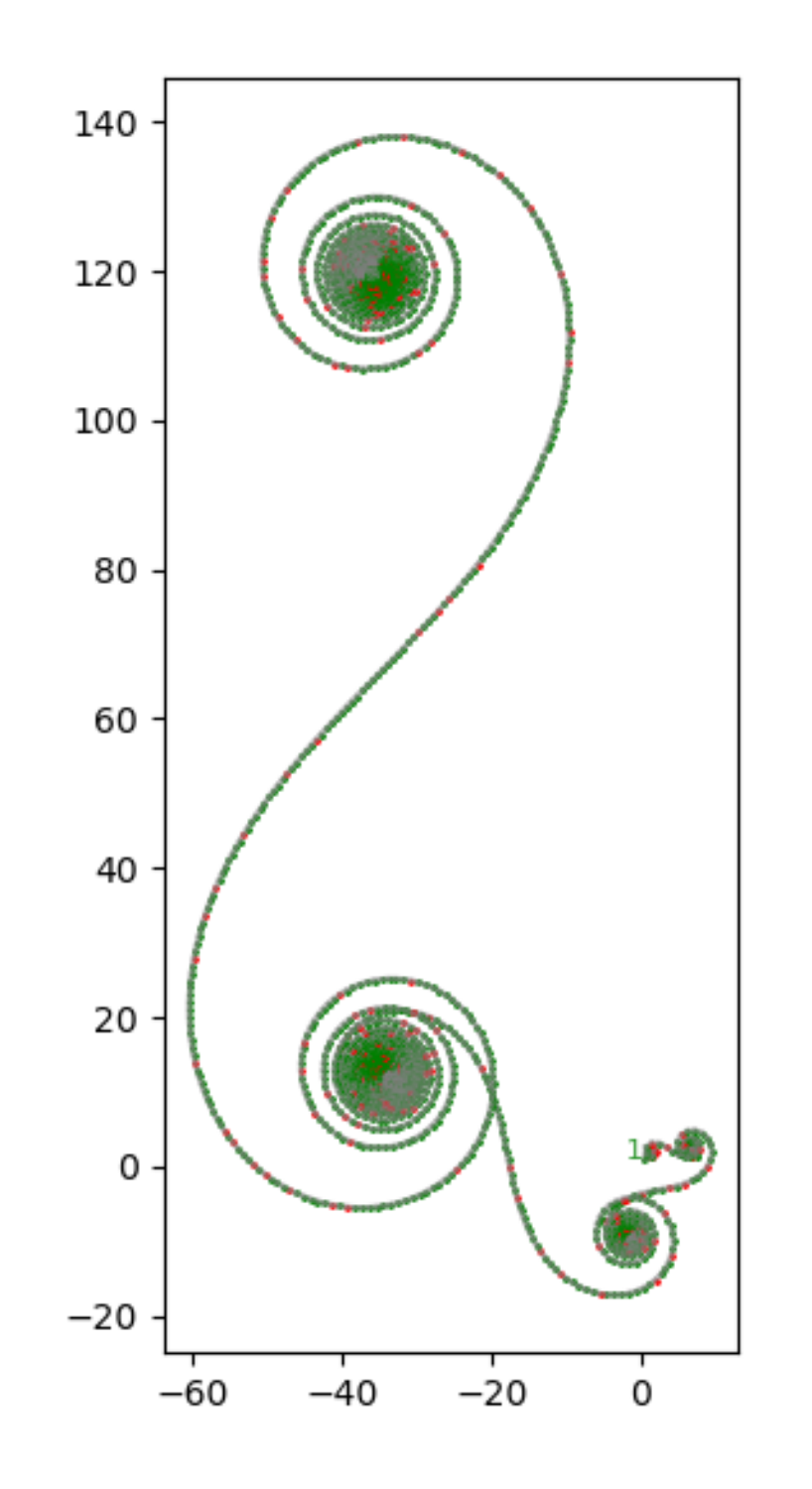```
import math
from math import pi
from matplotlib import *
import matplotlib.pyplot as plt
from mpmath import *
def prime(atester):
  pastrouve = True ; k = 2 ;
   if (atester in [0,1]): return False ;
   if (atester in [2,3,5,7]): return True ;
   while (pastrouve):
    if ((k * k) > \text{atester}): return True
     else:
      if ((atester % k) == \theta): return False
       else: k=k+1
fig = plt.figure()ax = fig.qca()ax.set_aspect('equal')
n = 10001
somme = 0.0for k in range(1, n+1):
  t = exp(2 * j * math.p i * k * log(k) * math.sqrt(2))some = somme+t if True:
    c = 'r' if prime(k) else 'g'
     plt.plot(somme.real, somme.imag, color=c, marker='o', markersize=1)
  if (k != 1):
     ax.plot([xprec,somme.real],[yprec,somme.imag],'gray', alpha=0.5)
  xprec = somme.real
  yprec = somme.imag
xmin, xmax, ymin, ymax = ax.axis()
print(xmin, xmax, ymin, ymax)
#ax.set_xlim(-80, 40) ;
#ax.set_ylim(-50, 50)
plt.show()
```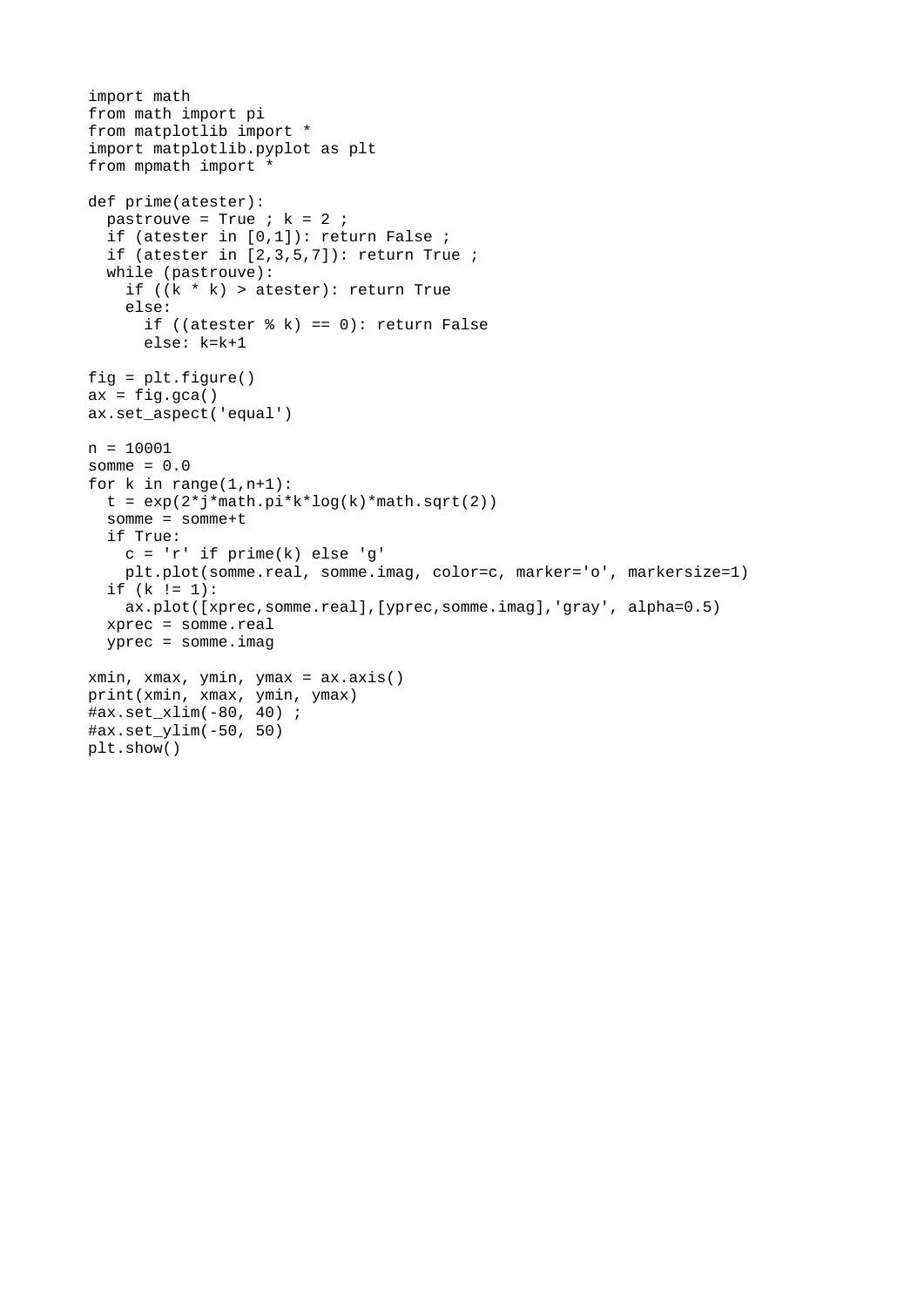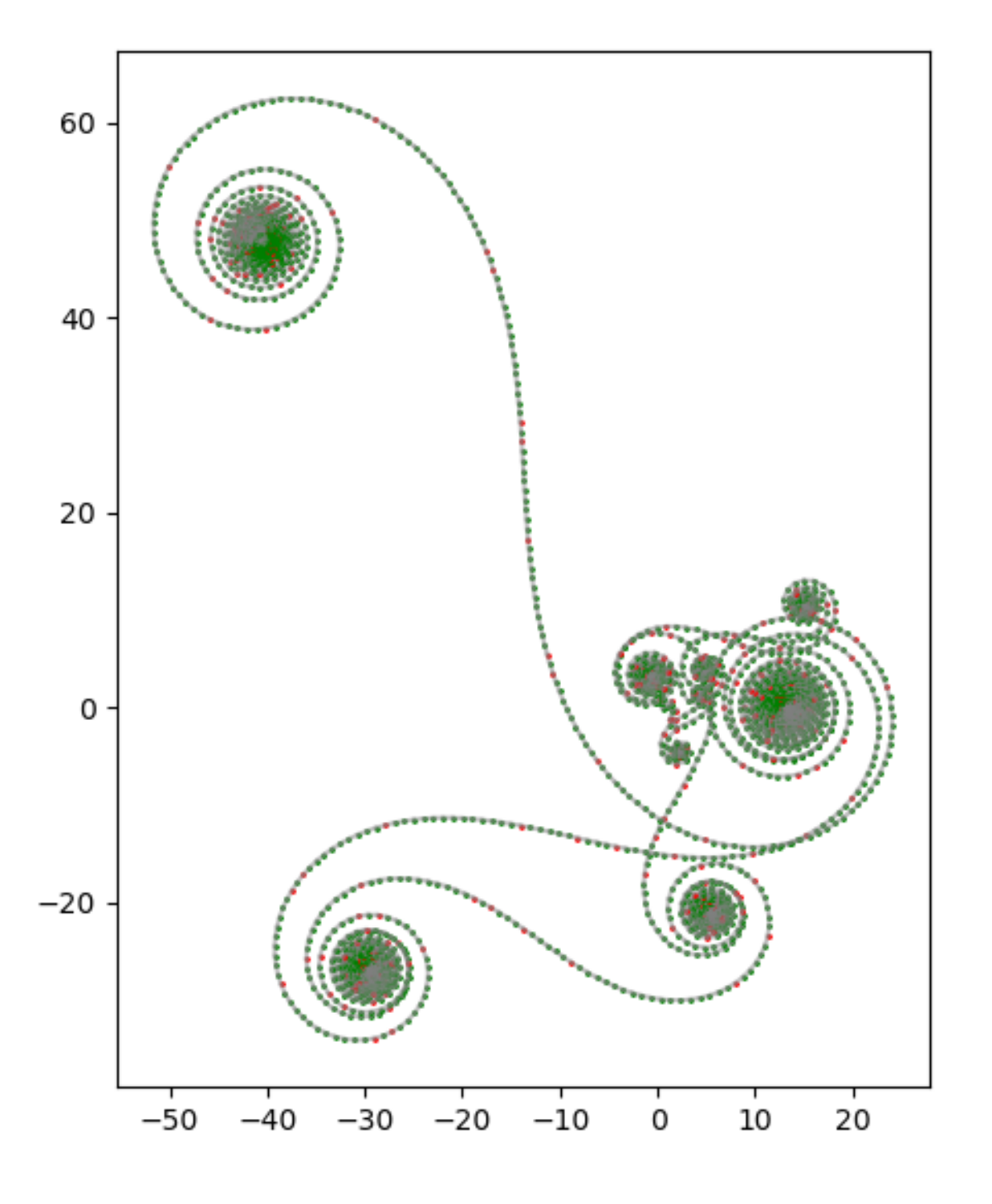```
import math
from math import pi
from matplotlib import *
import matplotlib.pyplot as plt
from mpmath import *
from random import *
def prime(atester):
  pastrouve = True ; k = 2 ;
   if (atester in [0,1]): return False ;
  if (atester in [2,3,5,7]): return True;
   while (pastrouve):
    if ((k * k) > \text{atester}): return True
     else:
      if ((atester % k) == \theta): return False
       else: k=k+1
fig = plt.figure()ax = fig.qca()ax.set_aspect('equal')
n = 10001somme = 0.0for k in range(1, n+1):
  t = exp(2^{\star}j^{*}math.pi^{*}randint(1,k)^{*}math.sqrt(2))somme = sommet if True:
    c = 'r' if prime(k) else 'g'
     plt.plot(somme.real, somme.imag, color=c, marker='o', markersize=1)
  if (k != 1):
     ax.plot([xprec,somme.real],[yprec,somme.imag],'gray', alpha=0.5)
  xprec = somme.real
   yprec = somme.imag
xmin, xmax, ymin, ymax = ax.axis()
print(xmin, xmax, ymin, ymax)
#ax.set_xlim(-60, 60) ;
#ax.set_ylim(-140, 20)
plt.show()
```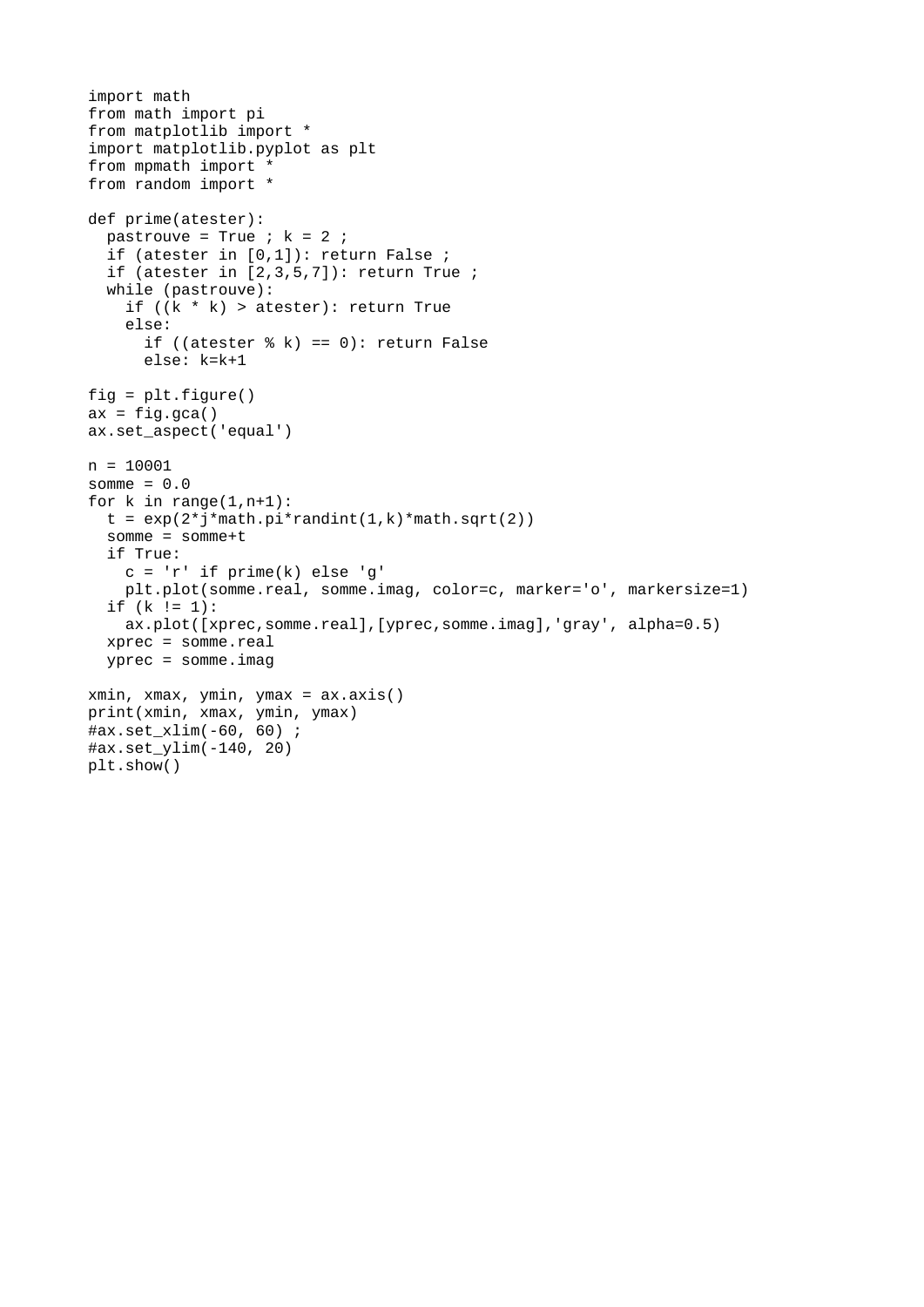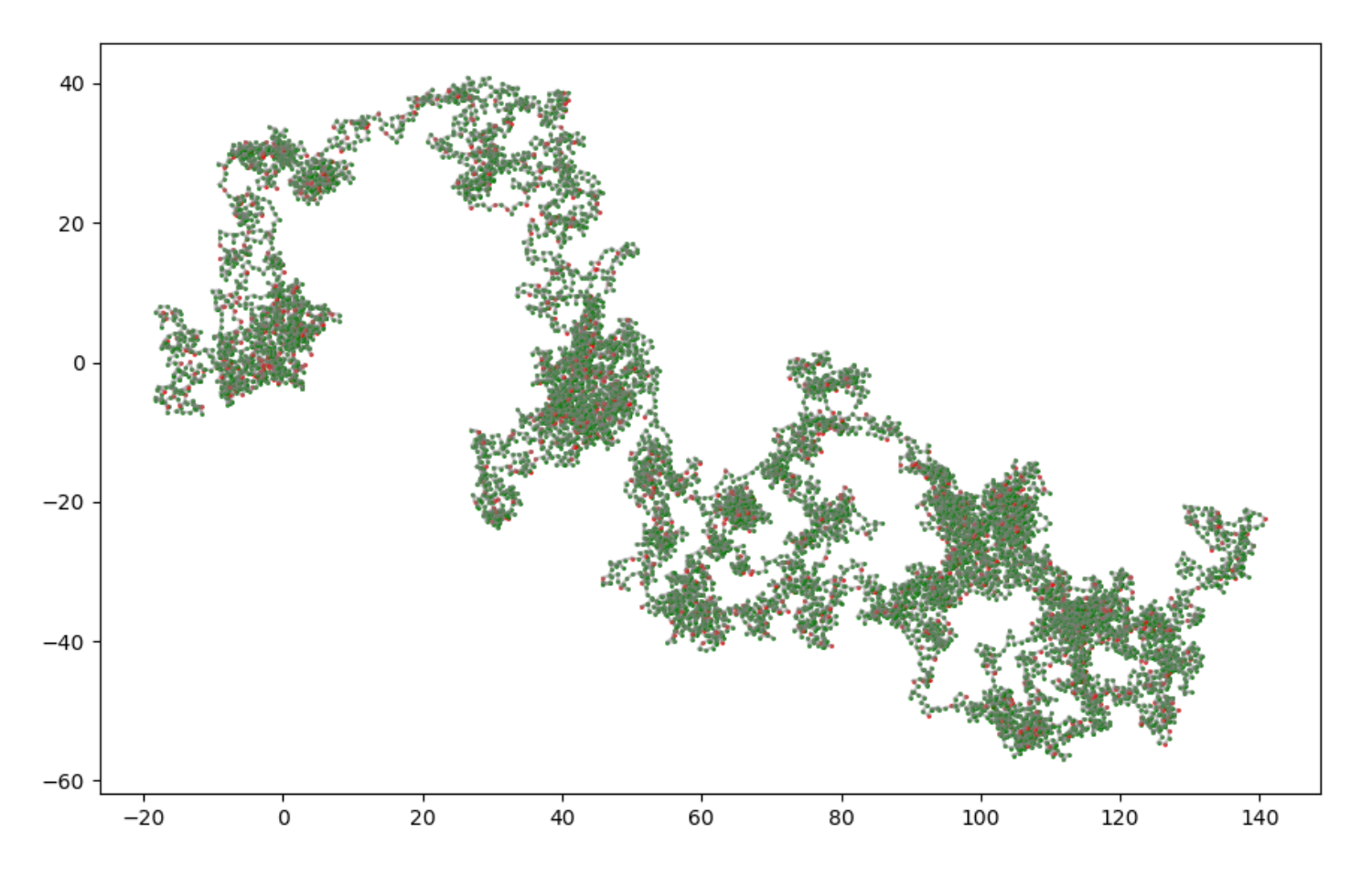```
import math
from math import pi
from matplotlib import *
import matplotlib.pyplot as plt
from mpmath import *
def prime(atester):
  pastrouve = True ; k = 2 ;
   if (atester in [0,1]): return False ;
   if (atester in [2,3,5,7]): return True ;
   while (pastrouve):
    if ((k * k) > \text{atester}): return True
     else:
      if ((atester % k) == \theta): return False
       else: k=k+1
fig = plt.figure()ax = fig.qca()ax.set_aspect('equal')
n = 10001
somme = 0.0xprec, yprec = 0,0for k in range(1, n+1):
   if (prime(k)):
    t = exp(2 \times i \times math \cdot pi \times k \times math \cdot sqrt(2)) somme = somme+t
     if True:
      c = 'r' if prime(k) else 'g'
       plt.plot(somme.real, somme.imag, color=c, marker='o', markersize=1)
    if (k != 1):
       ax.plot([xprec,somme.real],[yprec,somme.imag],'gray', alpha=0.5)
    xprec = somme.real
    yprec = somme.imag
xmin, xmax, ymin, ymax = ax.axis()
print(xmin, xmax, ymin, ymax)
#ax.set_xlim(-50, 40) ;
#ax.set_ylim(-10, 80)
plt.show()
```